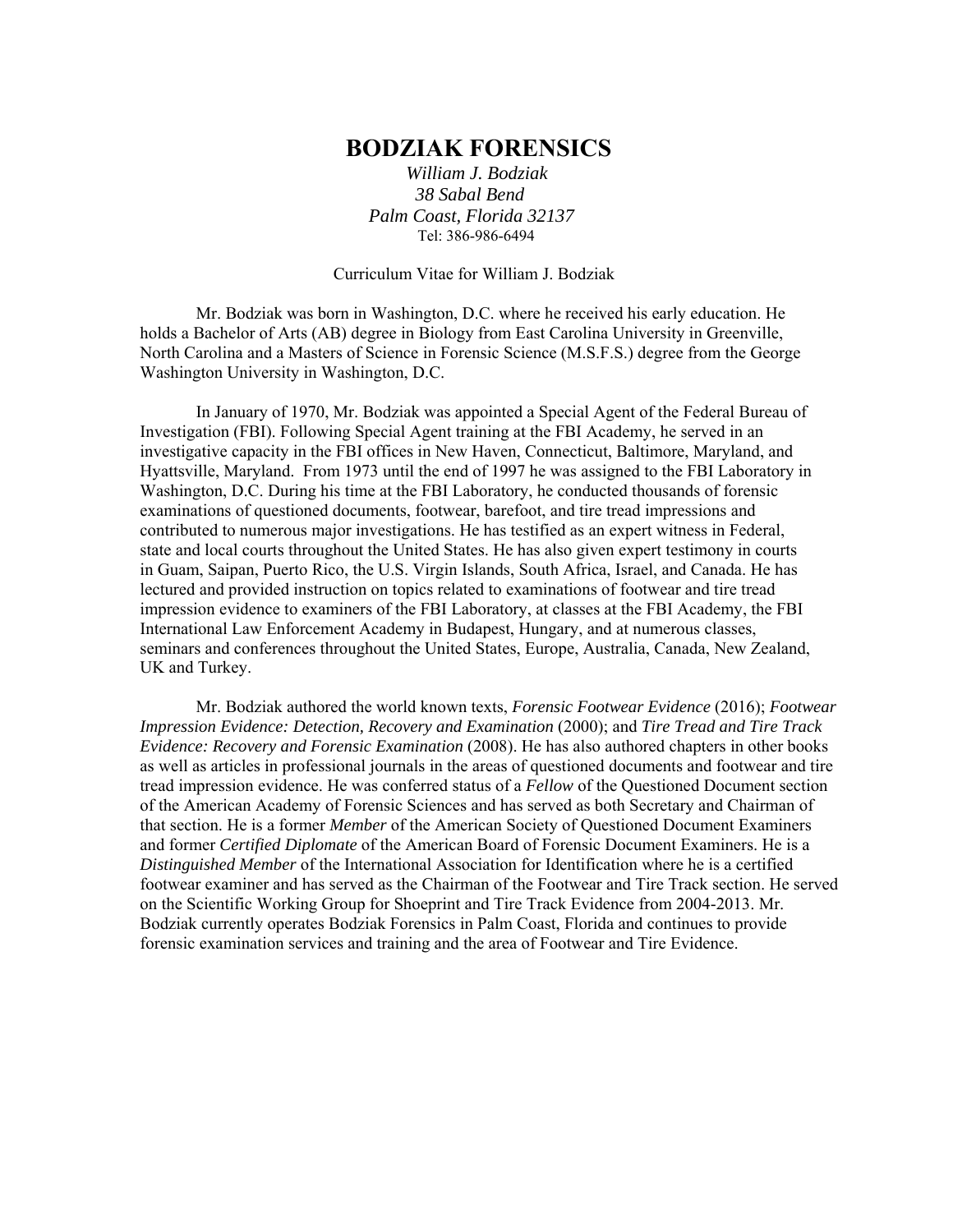# Court Experience

Provided sworn testimony in over 500 occasions as an expert in criminal and civil cases including: Federal Courts State and Local Courts Military Court Foreign Courts

# Organizational Affiliations

 American Academy of Forensic Sciences (AAFS) Fellow, Questioned Document Section (1980-2011) Past Secretary and Chairman of the AAFS Questioned Document Section American Board of Forensic Document Examiners, Inc. Certified Diplomate May 1994-2013 American Society of Questioned Document Examiners Member - August 1997 - 2009 International Association for Identification (1988 to present) Distinguished Member Certified Footwear Examiner Member of the Footwear and Tire Track Subcommittee Past Chairman of Footwear and Tire Track Subcommittee Previous member of Footwear Certification Committee Member of the Journal of Forensic Identification Editorial Review Board Scientific Working Group for Footwear and Tire Track Evidence (SWGTREAD) 2004-2013 Society of Former Special Agents of the Federal Bureau of Investigation (1999-present)

## FBI Training

 FBI Special Agent Training (1/70-4/70) Questioned Document, Footwear and Tire Impression Training at the FBI Laboratory, in Washington, D.C. (8/73-7/76) Forensic Photographic Techniques, FBI Academy (1/6-17/75) Collection and Preservation of Physical Evidence, FBI Academy (1981) General Police Instructors In-Service Class, FBI Academy (12/3/86) Typewriter Examination In-Service Training, FBI Academy (11/9-10/87) Medical-Legal Investigation Seminar, FBI Academy (12/16-1/91) The International Symposium on the Forensic Aspects of Footwear and Tire Tread Impression Evidence at the FBI Academy, Quantico, Virginia, June 27- July 1, 1994 The International Symposium on the Forensic Aspects of Barefoot Evidence*,* FBI Academy, Quantico, Virginia, February 1998.

## Awards

Recipient of the International Association for Identification's John A. Dondero Memorial Award in July 2006

#### Books Published

*Forensic Footwear Evidence,* CRC Press, Boca Raton, Florida (2016)

*Tire Tread and Tire Track Evidence: Recovery and Examination*, CRC Press (2008)

*Footwear Impression Evidence: Detection, Recovery and Examination,* CRC Press (2nd edition 2000)

*Footwear Impression Evidence,* Elsevier Sciences Publishing Company (1990)

*Forensic Evidence*, California District Attorney's Association, Sacramento California (1999): Authored Chapter 9 on Footwear and Tire Tread Evidence